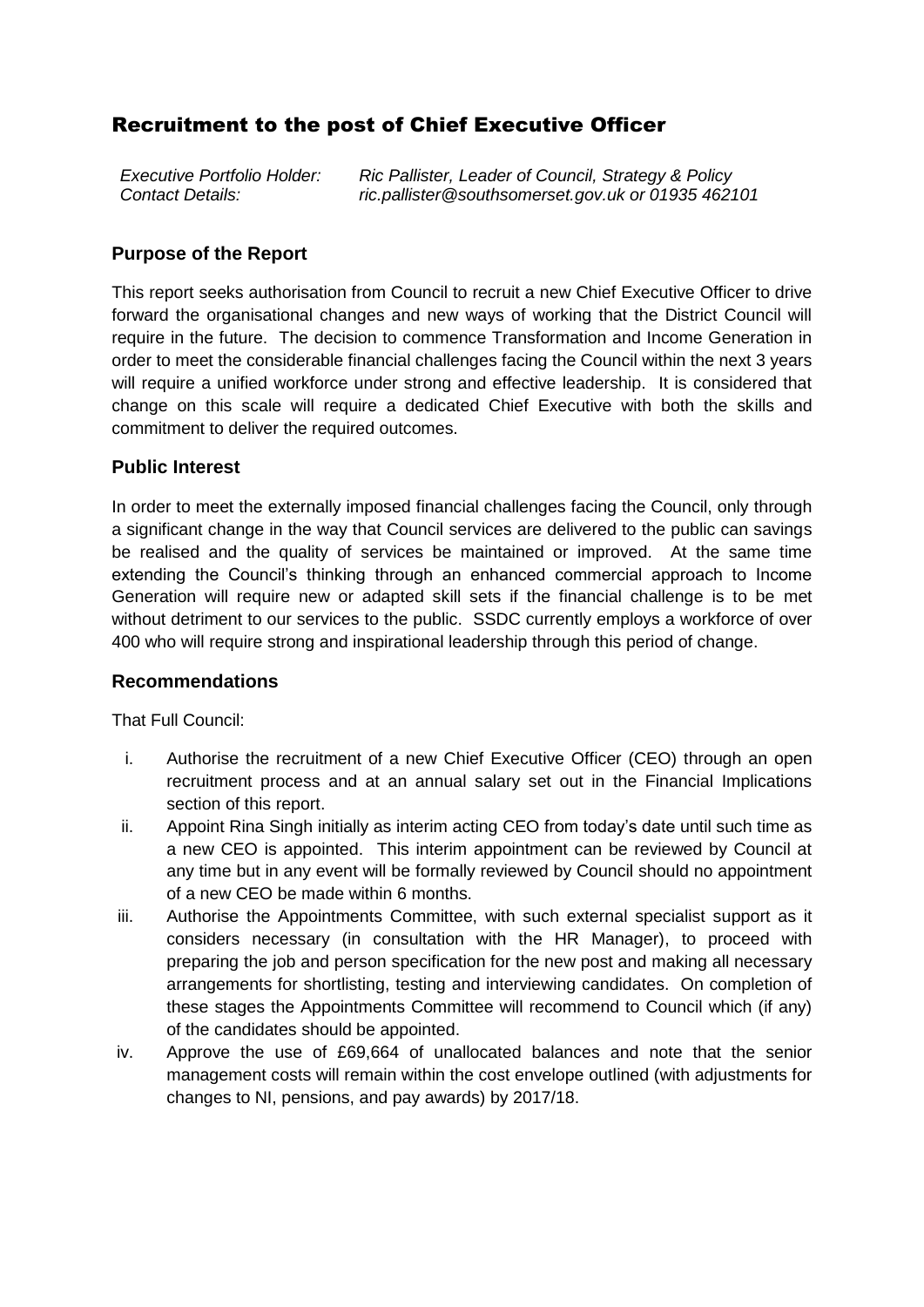### **1. Background**

Since 1<sup>st</sup> August 2015 SSDC has operated without a substantive Chief Executive Officer (CEO) following the decision to cease the contractual arrangement with East Devon District Council. In July 2015 Full Council authorised a group of 4 members consisting of the Leader, Deputy Leader, Leader of the Conservative Group and Spokesperson for the Independent members (Leader's Working Group [LWG]) to consider the future Senior Management arrangements within the Council. The starting point was a consideration of whether the Council could operate satisfactorily with just two senior officers; a CEO and one Director.

During the course of considering a structure, the future face of Local Government, following the election, was clearly set to change and this suggested that a merger with another Somerset authority should receive active consideration. The Council authorised the Leader's Working Group to explore potential Joint Authority working with each of the Somerset District Councils. A decision to create a Joint Authority would have seen the likely merger of the senior management teams and the creation of a single CEO. Thus, whilst such an option was being considered it was decided to rotate the position of acting CEO between the two Strategic Directors on a monthly basis. This arrangement has been operating since August 2015.

In February 2016 Council made a decision not to merge and create a Joint Authority with another Somerset District Council at this point. Instead the decision was taken to begin the process of working towards two major changes within SSDC in order to meet the large budget gap that will exist by 2019-20. The first, and most significant, was a decision to commence a Transformation programme for the Council and the second was to have a major focus on Income Generation. Both these strands were considered important in meeting the financial challenges facing this Council. It was also jointly decided to work collaboratively with Sedgemoor District Council through a Strategic Alliance to seek further economies, ensure service resilience and jointly explore commercial business opportunities as a key part of Income Generation.

Given the scale of this undertaking and the decision not to merge with another Council, the Leader's Working Group has reached a conclusion that there is a need to recruit a new CEO as soon as practicable. This view was reinforced by the advice of an external adviser. The Appointments Committee, which is comprised of Cllrs Ric Pallister, Jo Roundell Greene, Tim Inglefield, Sylvia Seal, Angie Singleton, Andrew Turpin, Martin Wale and Colin Winder, will be responsible, in consultation with the HR Manager, for deciding which external support it requires and determining the job and person specification. It will decide the recruitment process and both shortlist and interview candidates. At the end of the process it will make a recommendation to Council in relation which of the candidates should be appointed. Whilst the Appointments Committee will be responsible for the process it will ensure that there are opportunities for Members and staff to meet and "gently" interrogate the candidates.

### **2. New Operating Model**

Over the past 10 years SSDC has managed to reduce its senior management team from one Full time CEO plus 6 Directors to a ½ time CEO and 2 Directors. In terminating the contractual arrangement with East Devon, members concluded that a future senior